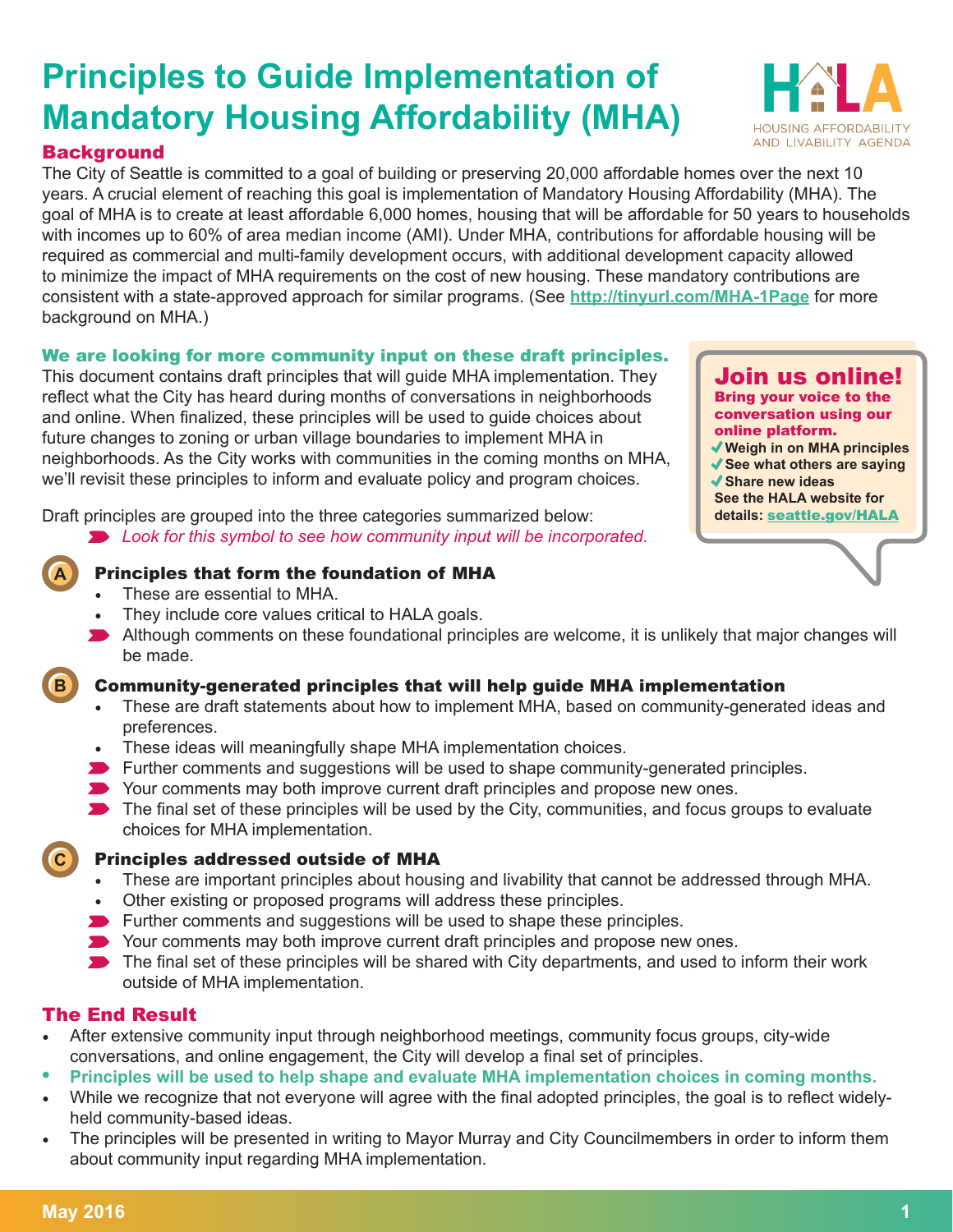

## Principles that form the foundation of MHA

## **Although comments on these foundational** principles are welcome, it is unlikely that major changes will be made.

### MHA implementation will:

**A**

- 1. Contribute to the 10-year HALA goal of 20,000 net new units of rent- and income-restricted housing. Specifically, the MHA goal is at least 6,000 units of housing affordable to households with incomes up to 60% of the area median income (AMI), units that will remain affordable for 50 years. In 2016, 60% of the AMI is \$37,980 for an individual and \$54,180 for a family of four.
- 2. Require multifamily and commercial developments to contribute to affordable housing.
- 3. Contributions to affordable housing will be provided by including affordable housing on site, or by providing a payment to the Seattle Office of Housing for creation of new affordable housing.
- 4. Ensure MHA program creates affordable housing opportunities throughout the city.
- 5. In alignment with a state-approved approach, new affordability requirements are linked to allowing some additional development capacity in commercial and multifamily zones (in many cases one additional floor).
- 6. Allow more variety of housing types in existing single-family zones within urban villages.
- 7. Expand the boundaries of some urban villages to allow more housing near high-frequency transit hubs.
- 8. Keep Seattle an inclusive city by providing housing opportunities for everyone: people of all ages, races, ethnicities, and cultural backgrounds and households of all sizes, types, and incomes.
- 9. Evaluate MHA implementation using a social and racial equity/justice lens.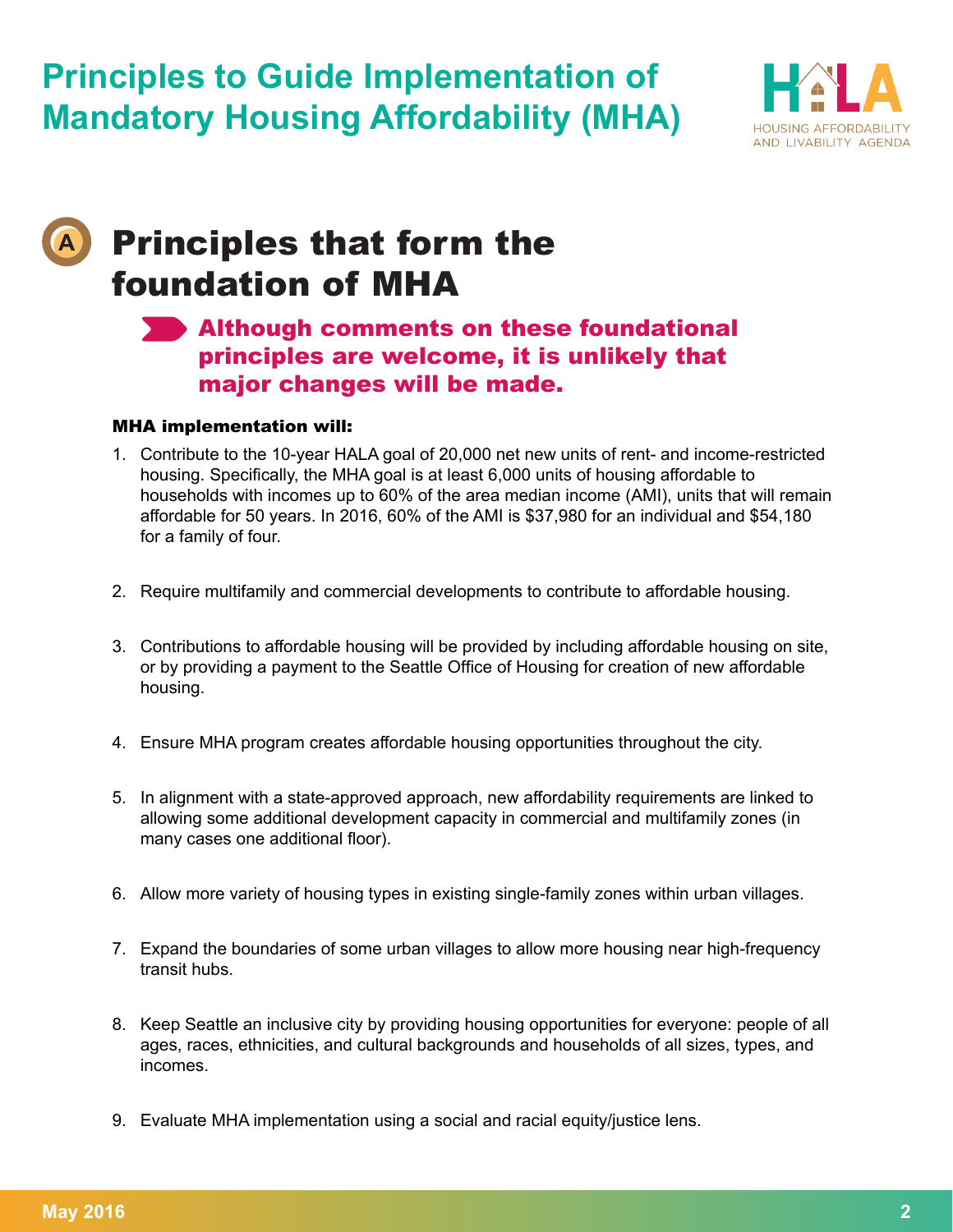

# Community-generated principles that will help guide MHA implementation

## Your input needed! Your comments & suggestions will further shape these principles.

### 1. Housing Options

**B**

• Encourage a wide variety of housing options, including family-sized units and not just one-bedroom and studio units.

### 2. Urban Design Quality

- Address urban design quality, including high-quality design of new buildings and landscaping.
	- a. Encourage publicly visible green space and landscaping at street level.
	- b. Encourage design qualities that reflect Seattle's context, including materials and architectural style.
	- c. Encourage design that allows access to light and views in shared and public spaces.

### 3. Transitions

- Plan for transitions between higher- and lower-scale zones as additional development capacity is accommodated.
	- a. Zone full blocks instead of partial blocks in order to soften transitions.
	- b. Consider using low-rise zones to help transition between single-family and commercial / mixed-use zones.
	- c. Use building setback requirements to create step-downs between commercial and mixed-use zones and other zones.

### 4. Historic Areas

- a. Do not increase development capacity in designated National Register historic districts, even if it means these areas do not contribute to affordability.
- b. Consider not providing development capacity increases in other documented areas of historic or cultural significance that are not National Register historic districts, even if it means these areas do not contribute to affordability.

(continued)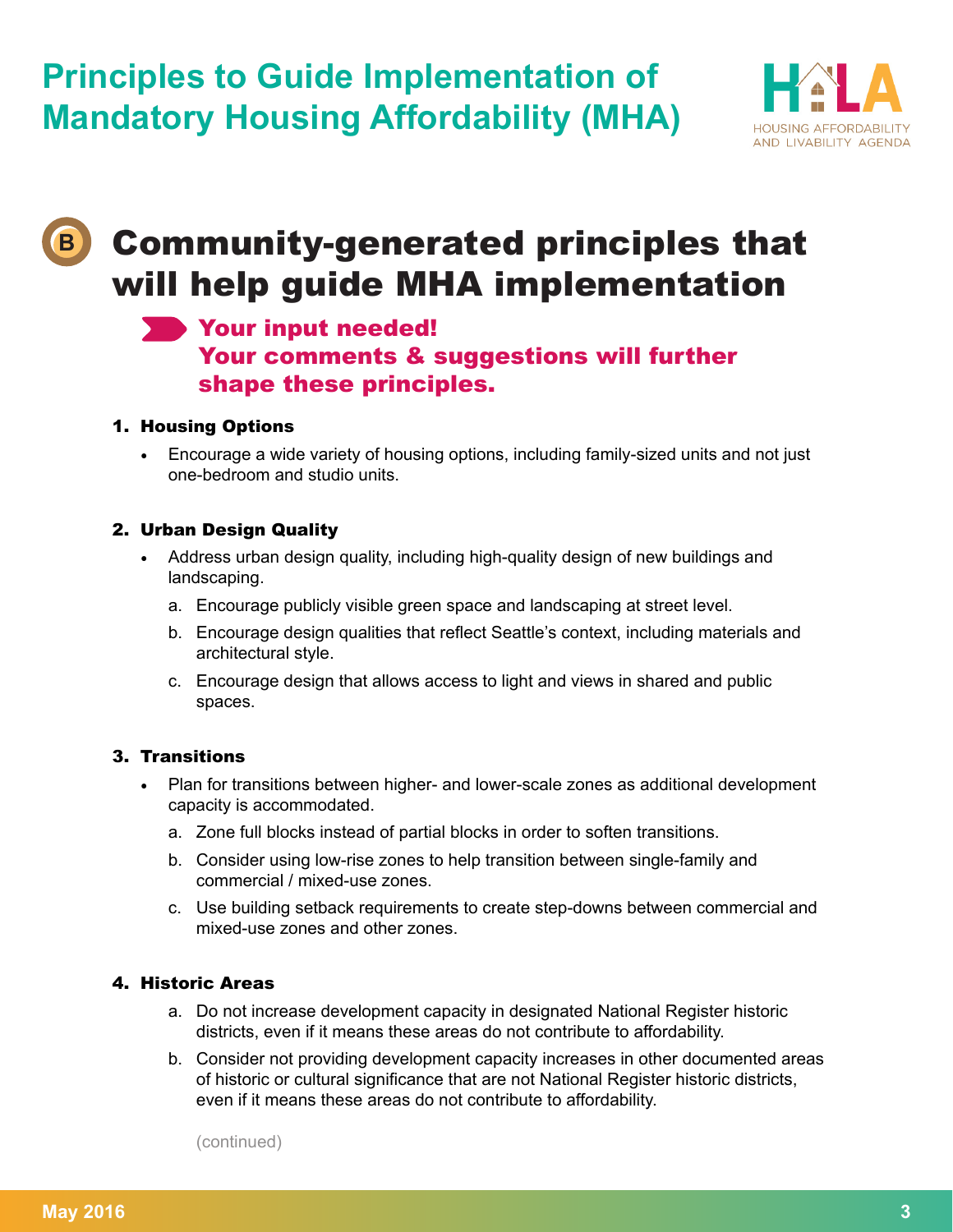

# Community-generated principles that will help guide MHA implementation

## Your input needed! Your comments & suggestions will further shape these principles.

### 5. Amenities

**B**

a. Consider locating more housing near amenities such as parks and schools.

### 6. Urban Village Expansion Areas

- a. Implement the urban village expansions using 10-minute walksheds similar to what was shown in the draft Seattle 2035 Comprehensive Plan update.
- b. Implement urban village expansions recommended in Seattle 2035 but with modifications informed by local community members.
- c. In general, any development capacity increases in urban village expansion areas should ensure new development is gradual in scale relative to the existing neighborhood context.

### 7. Unique Conditions

a. Consider location-specific factors such as documented view corridors from a public space or right-of-way when zoning changes are made.

### 8. Neighborhood Urban Design

a. Consider urban design priorities expressed in an adopted neighborhood plan or neighborhood-based planning effort when zoning changes are made.

### 9. What other principles about MHA would you add?